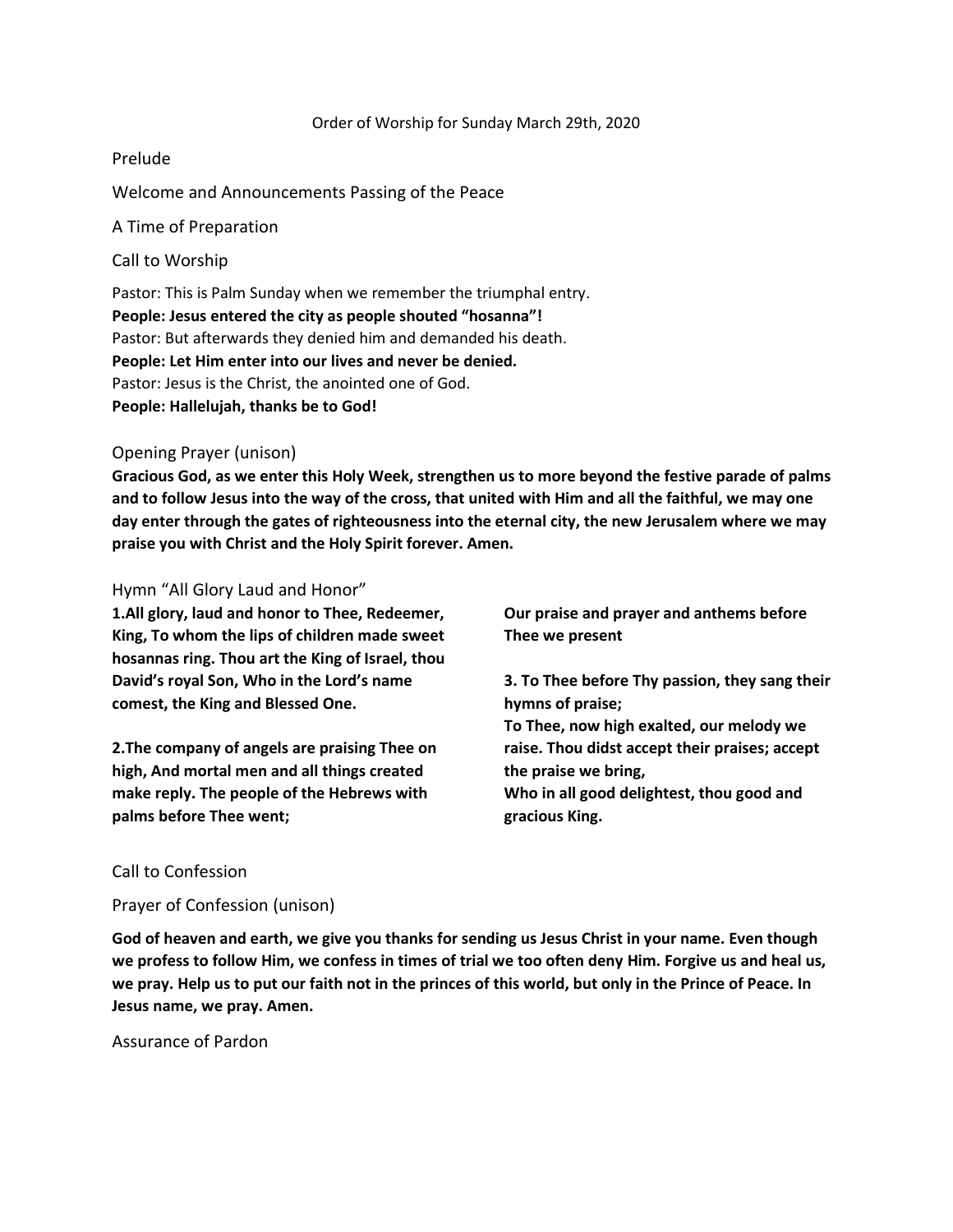## Choral Response "Gloria Patri"

**Glory be to the Father, and to the Son, and to the Holy Ghost. As it was in the beginning, It is now and ever shall be, World without end. Amen** Prayers of the People

Anthem "For God So Loved The World"

Scripture "Psalm 118:1-2, 19-29"

O give thanks to the LORD, for he is good; his steadfast love endures forever! Let Israel say, "His steadfast love endures forever." Open to me the gates of righteousness, that I may enter through them and give thanks to the LORD. This is the gate of the LORD; the righteous shall enter through it. I thank you that you have answered me and have become my salvation. The stone that the builders rejected has become the chief cornerstone. This is the LORD's doing; it is marvelous in our eyes. This is the day that the LORD has made; let us rejoice and be glad in it. Save us, we beseech you, O LORD! O LORD, we beseech you, give us success! Blessed is the one who comes in the name of the LORD. We bless you from the house of the LORD. The LORD is God, and he has given us light. Bind the festal procession with branches, up to the horns of the altar. You are my God, and I will give thanks to you; you are my God, I will extol you. O give thanks to the LORD, for he is good, for his steadfast love endures forever.

#### "Luke 19:28-43"

After he had said this, he went on ahead, going up to Jerusalem. When he had come near Bethphage and Bethany, at the place called the Mount of Olives, he sent two of the disciples, saying, "Go into the village ahead of you, and as you enter it you will find tied there a colt that has never been ridden. Untie it and bring it here. If anyone asks you, 'Why are you untying it?' just say this, 'The Lord needs it.'" So those who were sent departed and found it as he had told them. As they were untying the colt, its owners asked them, "Why are you untying the colt?" They said, "The Lord needs it." Then they brought it to Jesus; and after throwing their cloaks on the colt, they set Jesus on it. As he rode along, people kept spreading their cloaks on the road. As he was now approaching the path down from the Mount of Olives, the whole multitude of the disciples began to praise God joyfully with a loud voice for all the deeds of power that they had seen, saying, "Blessed is the king who comes in the name of the Lord! Peace in heaven, and glory in the highest heaven!" Some of the Pharisees in the crowd said to him, "Teacher, order your disciples to stop." He answered, "I tell you, if these were silent, the stones would shout out." As he came nearand saw the city, he wept over it, saying, "If you, even you, had only recognized on this day the things that make for peace! But now they are hidden from your eyes. Indeed, the days will come upon you, when your enemies will set up ramparts around you and surround you, and hem you in on every side.

## Sermon "Journey to Jerusalem—The Cheering Crowd"

## Affirmation of Faith—Apostles' Creed (unison)

# **I believe in God, the Father almighty, creator of heaven and earth. I believe in Jesus Christ, his only Son, our Lord.**

**He was conceived by the power of the Holy Spirit and born of the virgin Mary. He suffered under Pontius Pilate, was crucified, died, and was buried. He descended to the dead. On the third day he rose again. He ascended into heaven, and is seated at the right hand of the Father. He will come again to judge the living and the dead. I believe in the Holy Spirit, the holy catholic Church, the communion of the saints, the forgiveness of sins, the resurrection of the body, and the life everlasting. Amen.**